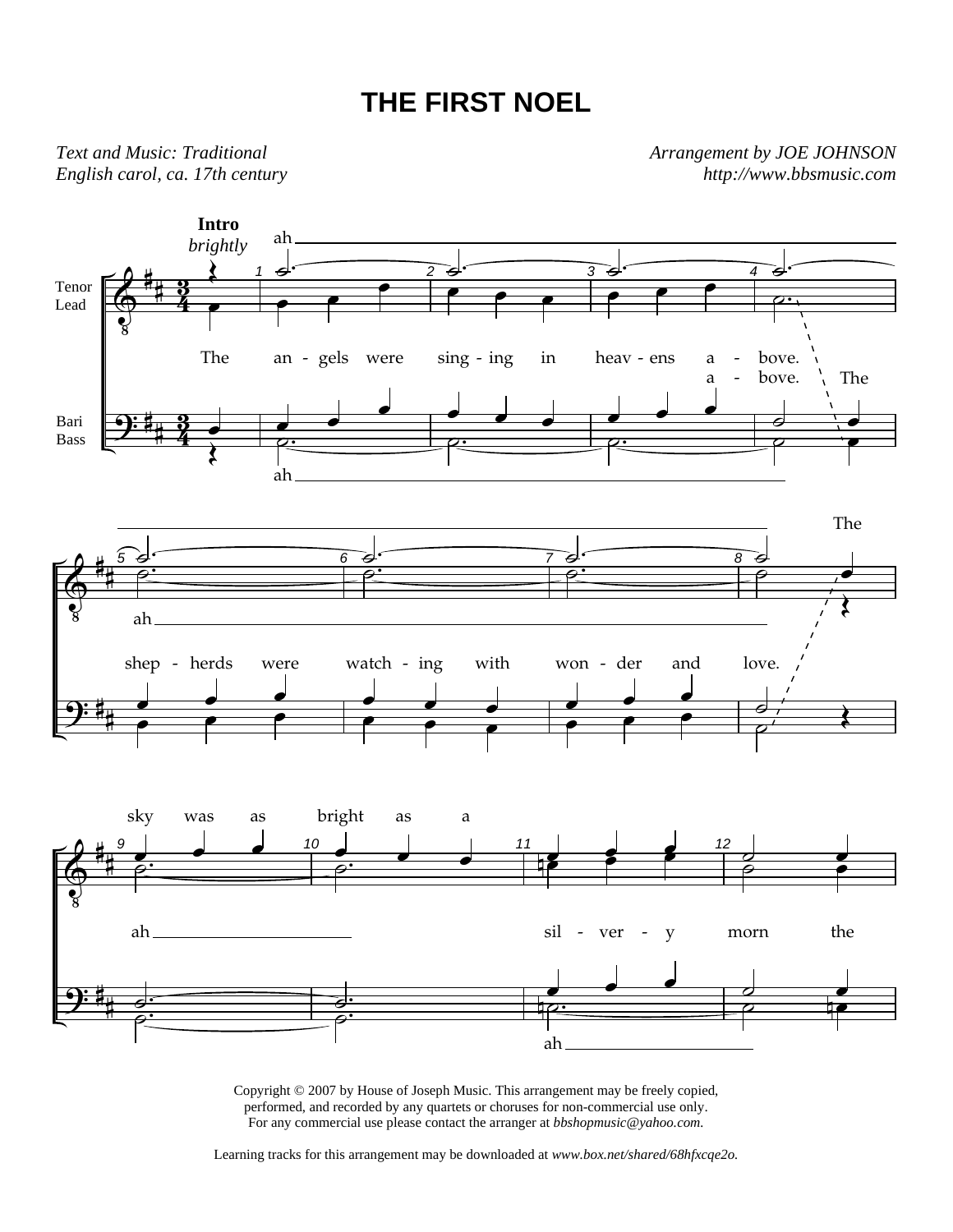

**Verse 1**





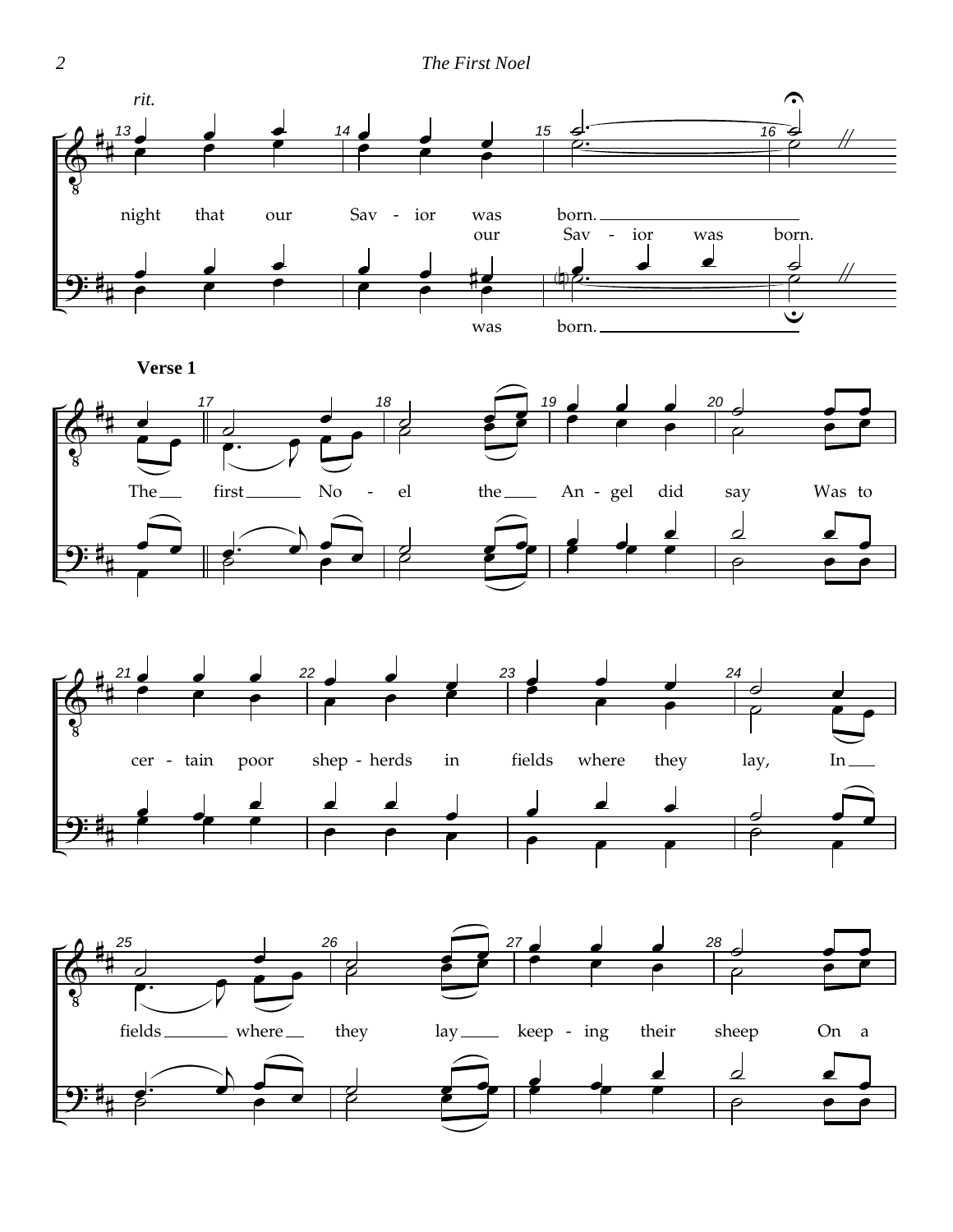





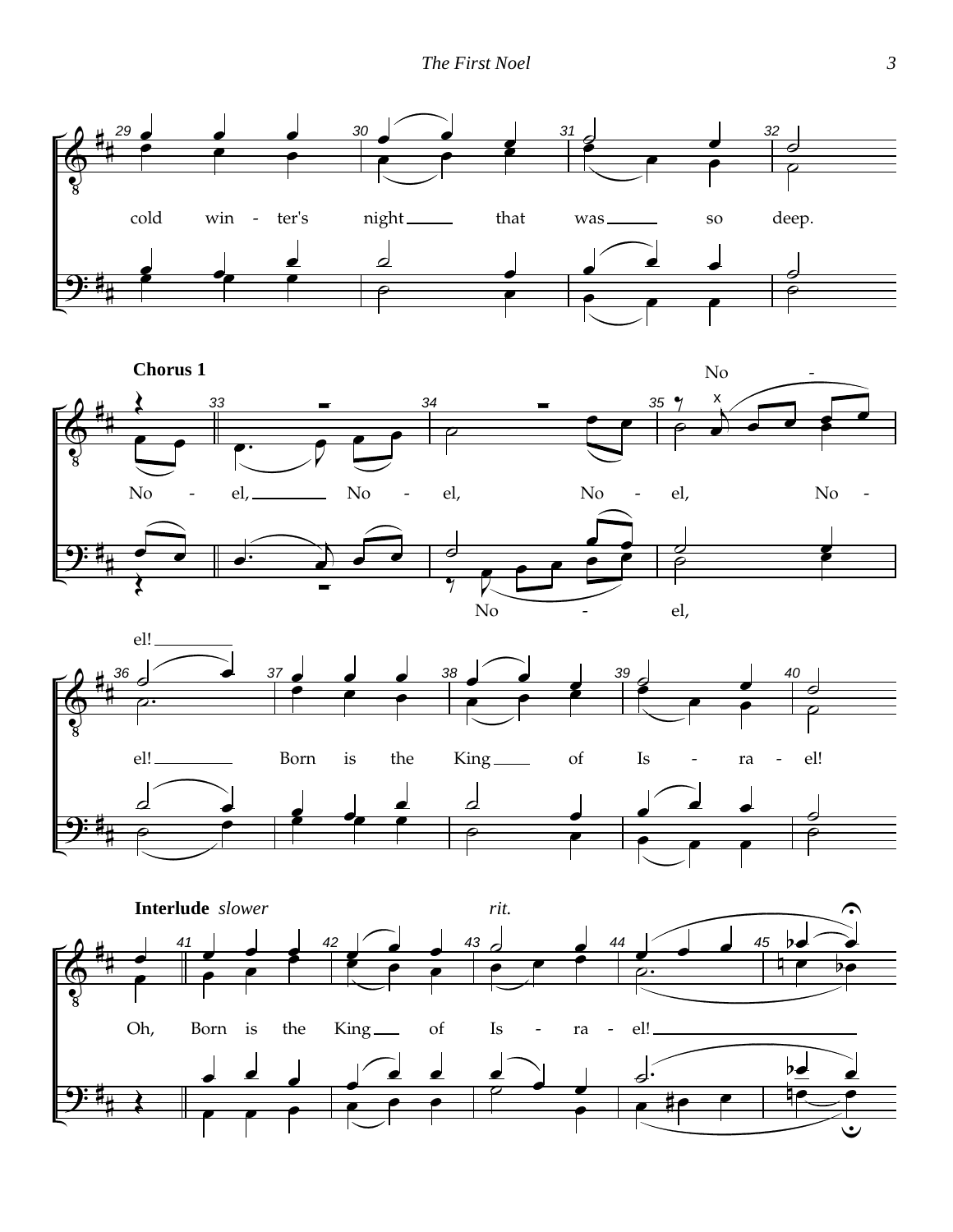